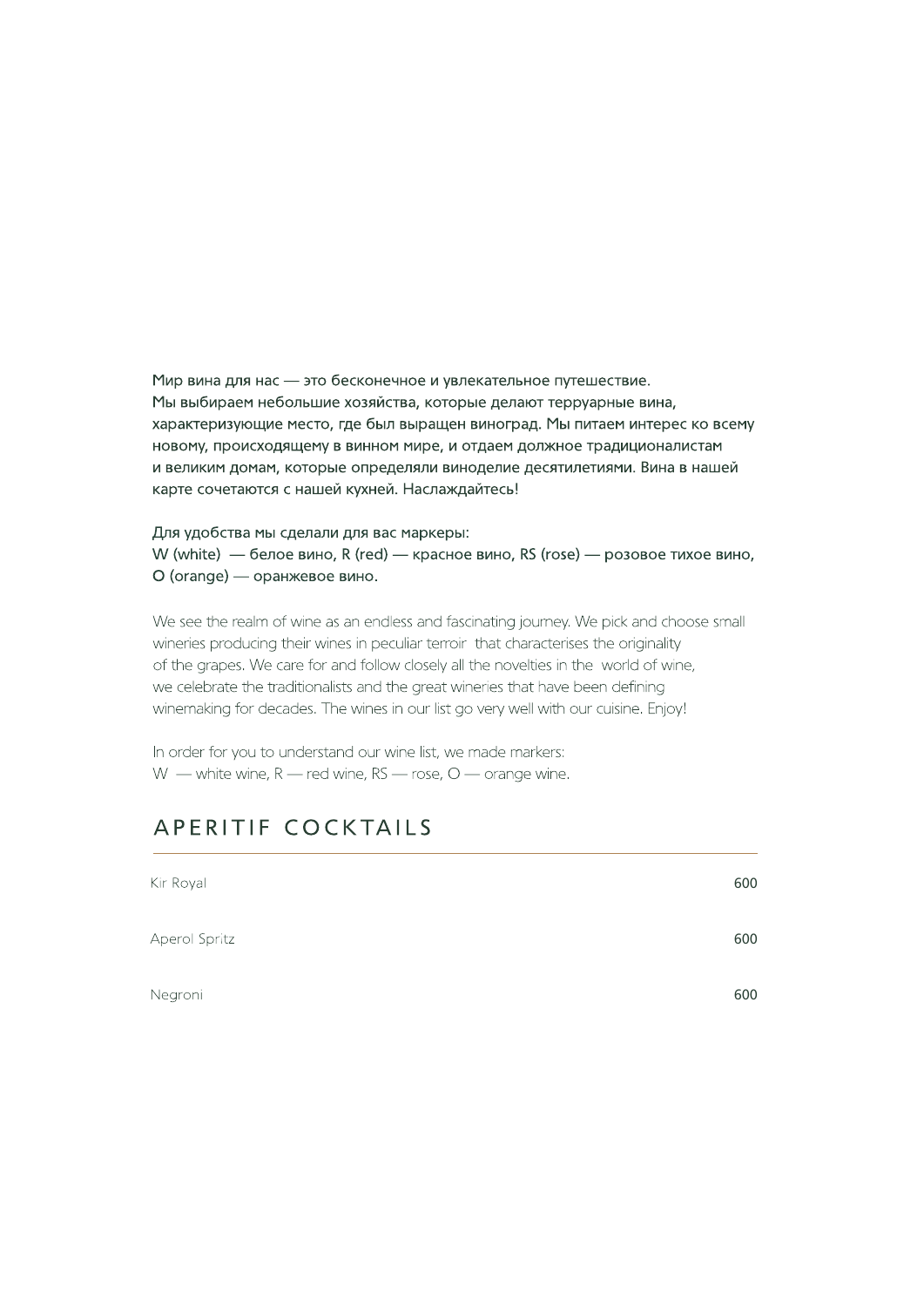#### WINE BY THE GLASS

| <b>NV</b> |                 | Champagne Bruno Michel 'Assemblee' Brut              | 1 400 |
|-----------|-----------------|------------------------------------------------------|-------|
| 2018      |                 | Cremant de Limoux Antech 'Grande Cuvee' Brut         | 600   |
| 2019      |                 | Lefkadia Valley 'Magnatum' Blanc de Blancs Brut      | 520   |
|           |                 |                                                      |       |
|           |                 | 2019 W Domaine Saint-Jacques Rully Coravin           | 1 200 |
| 2019      |                 | W Michel Scheid Riesling Mosel                       | 560   |
| NV -      |                 | W Loimer 'Gluegglich'                                | 850   |
|           |                 | 2020 W Cantina Marilina 'Currivu'                    | 720   |
|           |                 | 2020 W Bodegas Alcardet 'Gea' Verdejo                | 540   |
| 2020      |                 | Sattlerhof Sauvignon Blanc Grape juice               | 500   |
| 2020      |                 | O Esse Rkatsiteli Orange                             | 480   |
|           |                 | 2020 RS Domaine de l'Herre 'Reserve de l'Herre' Rose | 540   |
| 2015      | R               | Chateau Cap D'Or Saint-Georges Saint-Emilion Coravin | 1 500 |
| 2015      |                 | R Castillo Perelada '5 Finques' Reserva              | 650   |
| 2020      | R               | Parajes del Valle 'Monastrell Ecologico'             | 700   |
| 2019      | $R_{\parallel}$ | Piuma Primitivo di Manduria                          | 560   |

#### HALF-BOTTLES

| <b>NV</b> | Champagne Loriot-Pagel 'Carte d'Or' Brut         | 5 200 |
|-----------|--------------------------------------------------|-------|
|           | 2017 R Bernhard Huber Malterdinger Spatburgunder | 6 000 |
|           | 2008 R Lopez de Heredia 'Vina Tondonia' Reserva  | 6 400 |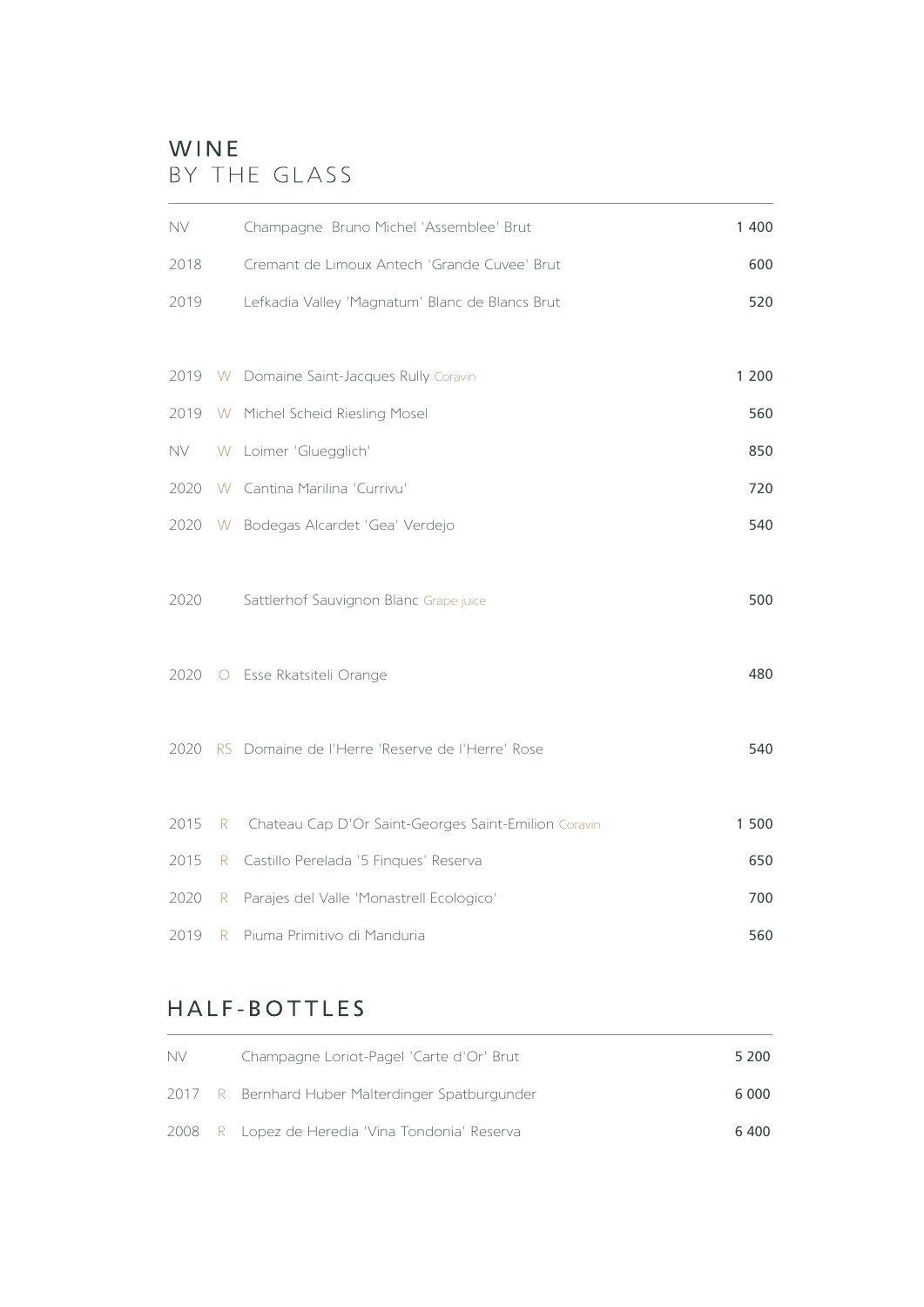## CHAMPAGNE

#### Montagne de Reims

| <b>NV</b> | Jules Brochet 'Premice' Brut Nature                                    | 14 000  |
|-----------|------------------------------------------------------------------------|---------|
| <b>NV</b> | Frederic Savart 'L'Ouverture' Premier Cru Extra Brut                   | 16 200  |
| 2012      | Egly-Ouriet 'V.P.' Grand Cru Extra Brut                                | 30 500  |
| 2011      | Andre Beaufort Rose Grand Cru Brut                                     | 17 500  |
|           | Vallee de la Marne                                                     |         |
| 2011      | Jacquesson '739 Degorgement Tardif' Extra Brut                         | 23 100  |
| 2010      | Tarlant 'BAM!' Brut Nature                                             | 32 200  |
| <b>NV</b> | Fleury 'BdN' Blanc de Noirs Brut                                       | 10 400  |
|           | Cote des Blancs                                                        |         |
| <b>NV</b> | Robert Moncuit 'Les Grands Blancs' Blanc de Blancs Extra Brut          | 11 200  |
| 2014      | Pierre Peters 'Reserve Oubliee' Grand Cru Brut                         | 19 700  |
| <b>NV</b> | Jacques Selosse 'Le Mesnil Sur Oger Les Carelles' Grand Cru Extra Brut | 72 000  |
| <b>NV</b> | Bonnaire Blanc de Blancs Grand Cru Brut Nature                         | 9 8 0 0 |
|           | Cotes de Bar                                                           |         |
| NV.       | Jacques Lassaigne Blanc de Blancs Demi Sec                             | 19 000  |

#### NV Francoise Martinot 'Bistrotage' Rose Extra Brut

### SPARKLING WINE

| 2018 | Guy Allion Cremant de Loire Brut                       | 4 200   |
|------|--------------------------------------------------------|---------|
| NV.  | Anne Gros Cremant de Bourgogne 'La Fun en Bulles' Brut | 7600    |
| 2011 | Bernhard Huber Blanc de Blancs Brut Nature             | 9 8 0 0 |
| 2017 | Recaredo 'Terrers' Gran Reserva Brut Nature            | 8 4 0 0 |
| 2020 | Claus Preisinger 'Dope' Rose                           | 8 0 0 0 |

14 300

#### CIDER

| Eric Bordelet Brut Tendre       | 2 700 |
|---------------------------------|-------|
| Eric Bordelet Poire Authentique | 3 500 |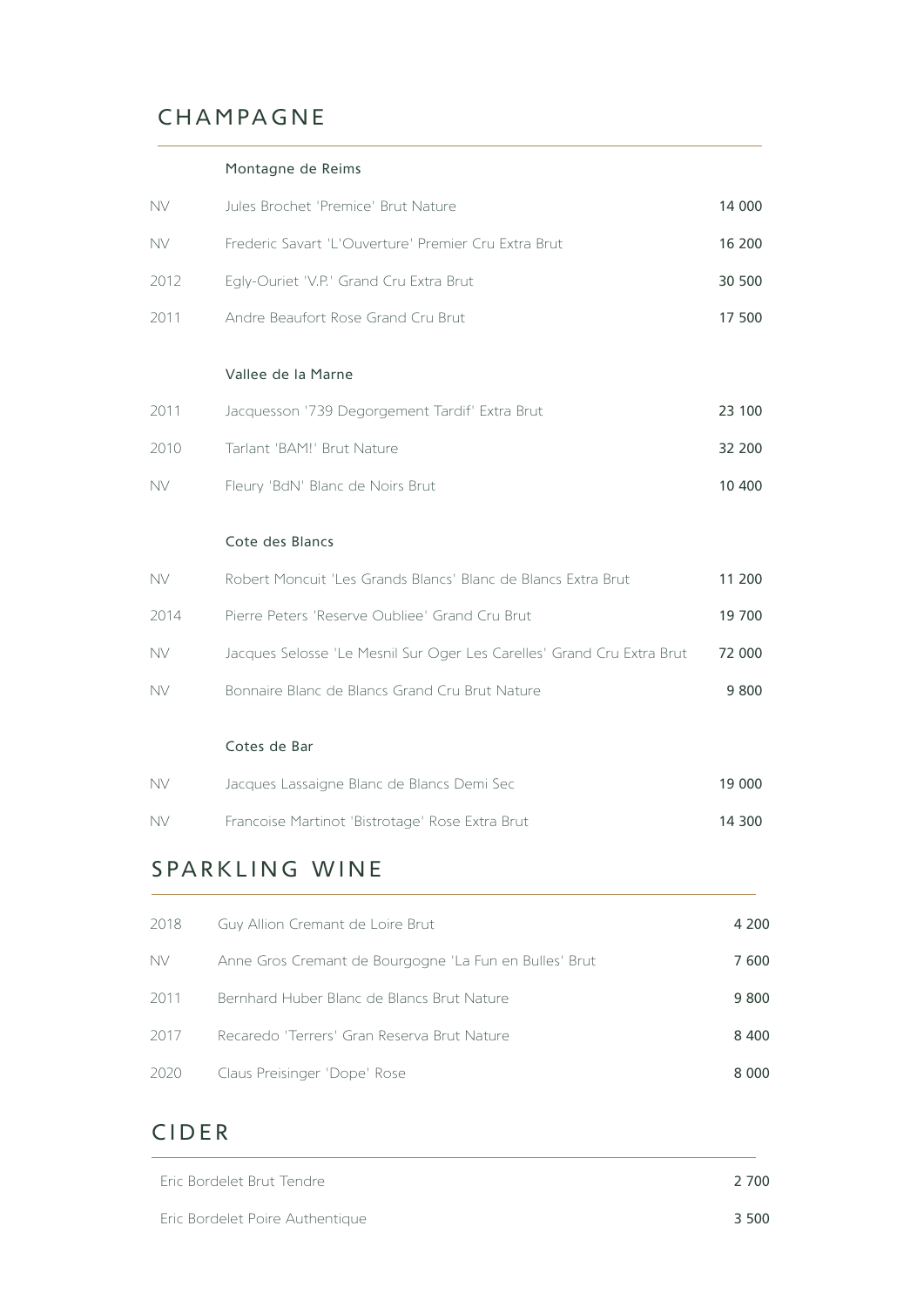## FRANCE

|  | Pierre & Rudolf Gauthier Domaine du Bel Air Loire Valley<br>2020 R 'Jour de Soif'     | 6 300             |
|--|---------------------------------------------------------------------------------------|-------------------|
|  | Louis-Benjamin Dagueneau Loire Valley<br>2017 W 'Silex'                               | 19 200            |
|  | Daniel Crochet Loire Valley<br>2019 W Sancerre                                        | 6 700             |
|  | Fred Niger Domaine de l'Ecu Loire Valley<br>2015 R 'Mephisto'<br>2014 W 'Taurus'      | 9 600<br>9 600    |
|  | Brendan Stater-West Loire Valley<br>2018 W Saumur<br>2017 W Les Chapaudaises          | 9 000<br>14 500   |
|  | Camille & Laurent Schaller Burgundy<br>2019 W Chablis 1-er Cru Vau De Vey             | 8700              |
|  | Thomas Pico Domaine Pattes Loup Burgundy<br>2018 W Chablis                            | 12 000            |
|  | Jean-Lous & Jean-Christophe Bersan Burgundy<br>2019 W Saint-Bris                      | 6 200             |
|  | Jean-Michel Chartron Burgundy<br>2019 W Bourgogne Vieilles Vignes                     | 5 600             |
|  | Francois Mikulski Burgundy<br>2019 W Meursault<br>2019 R Bourgogne Cote d'Or          | 15 800<br>9 2 0 0 |
|  | Joseph Colin Burgundy<br>2019 W Chassagne-Montrachet<br>2018 W Saint-Aubin Compendium | 24 200<br>14 700  |
|  | Vincent and Sylvette Rapet Burgundy<br>2020 R Bourgogne Pinot Noir En Bully           | 5 4 0 0           |
|  | Yannick Champ Domaine Prieure Roch Burgundy<br>2016 R 'Le Cloud' Ladoix               | 25 000            |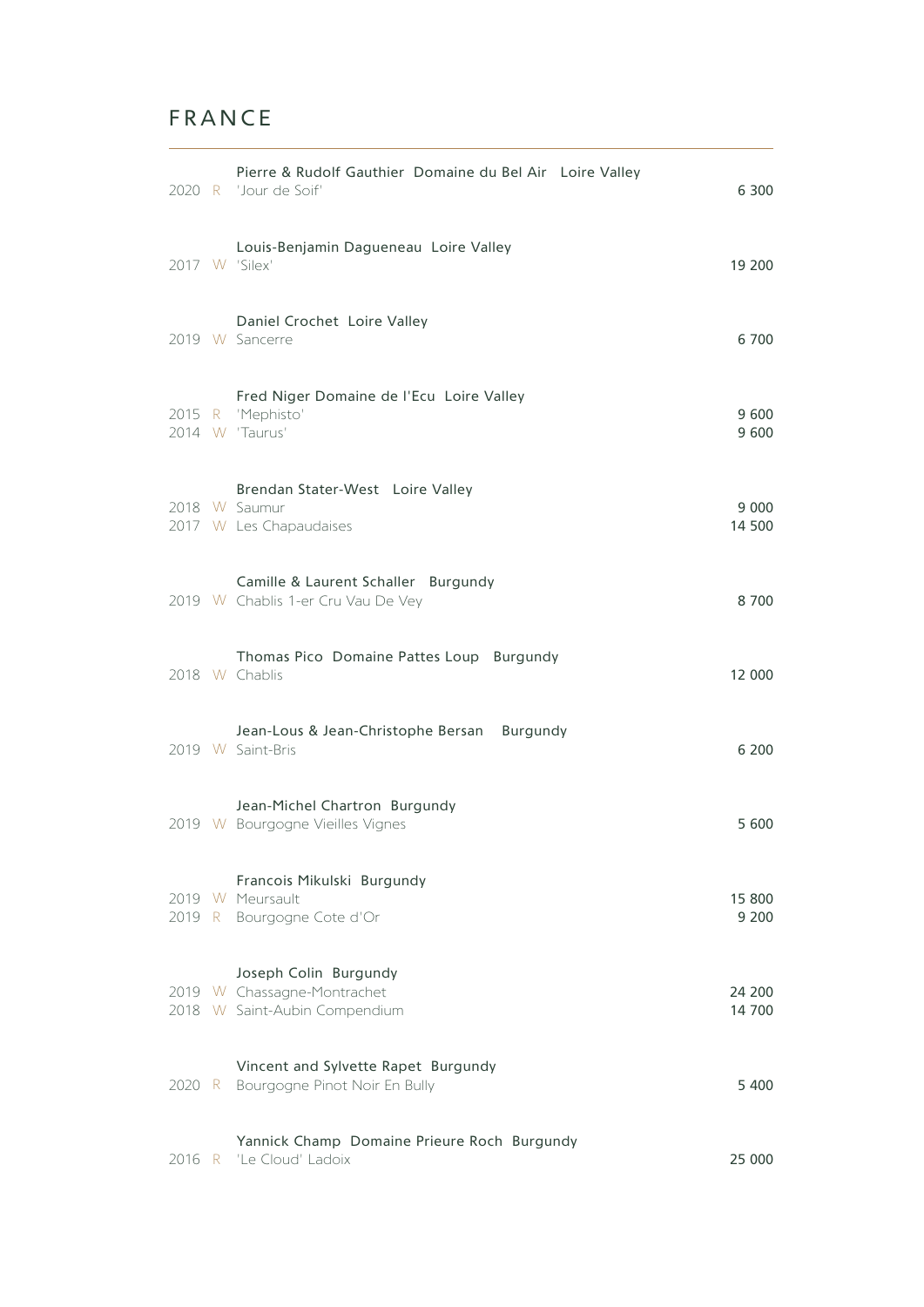|      |   | Julien Altaber Burgundy<br>2018 R Coteaux Bourguignons 'Sextant'                                          | 7 400            |
|------|---|-----------------------------------------------------------------------------------------------------------|------------------|
|      |   | Marielle Bize Domaine Simon Bize & Fils Burgundy<br>2015 W Savigny-les-Beaune 1-er Cru 'Aux Vergelesses'  | 22 000           |
|      |   | Nicolas Rossignol Burgundy<br>2015 R Pommard                                                              | 15 000           |
|      |   | Philippe Pacalet Burgundy<br>2018 W Monthelie 1-er Cru 'Clos Gauthey'                                     | 26 000           |
|      |   | Jean-Francois Ganevat Jura<br>2010 W Chateau Chalon                                                       | 19 600           |
|      |   | Julien Labet Domaine Labet Jura<br>2016 W 'Fleur de Savagnin'                                             | 17 500<br>17 500 |
|      |   | Brice Omont Domaine des Ardoisieres Savoie<br>2018 W 'Schiste'                                            | 13 000           |
|      |   | Carl Todeschini Bordeaux<br>2016 R Chateau La Brande                                                      | 6 200            |
| 2012 | R | Francois Mitjavile Bordeaux<br>2004 R Domaine de Cambes<br>L'Aurage                                       | 18 200<br>11 500 |
|      |   | Matthieu Faurie-Grepon Mas Saint Louis Rhone Valley<br>2015 R Chateauneuf-du-Pape 'Classique'             | 10 700           |
|      |   | Rene-Jean Dard and Francois Ribo Rhone Valley<br>2018 R Hermitage                                         | 27 000           |
|      |   | Karina & Guillaume Lefevre Domaine de Sulauze Provence<br>2020 RS 'Pomponette' Rose<br>2016 W 'Galinette' | 6 600<br>6 0 0 0 |
|      |   | Patrice Taix Domaine Coste Rousse Languedoc<br>2014 R Cotes de Thongue                                    | 4 800            |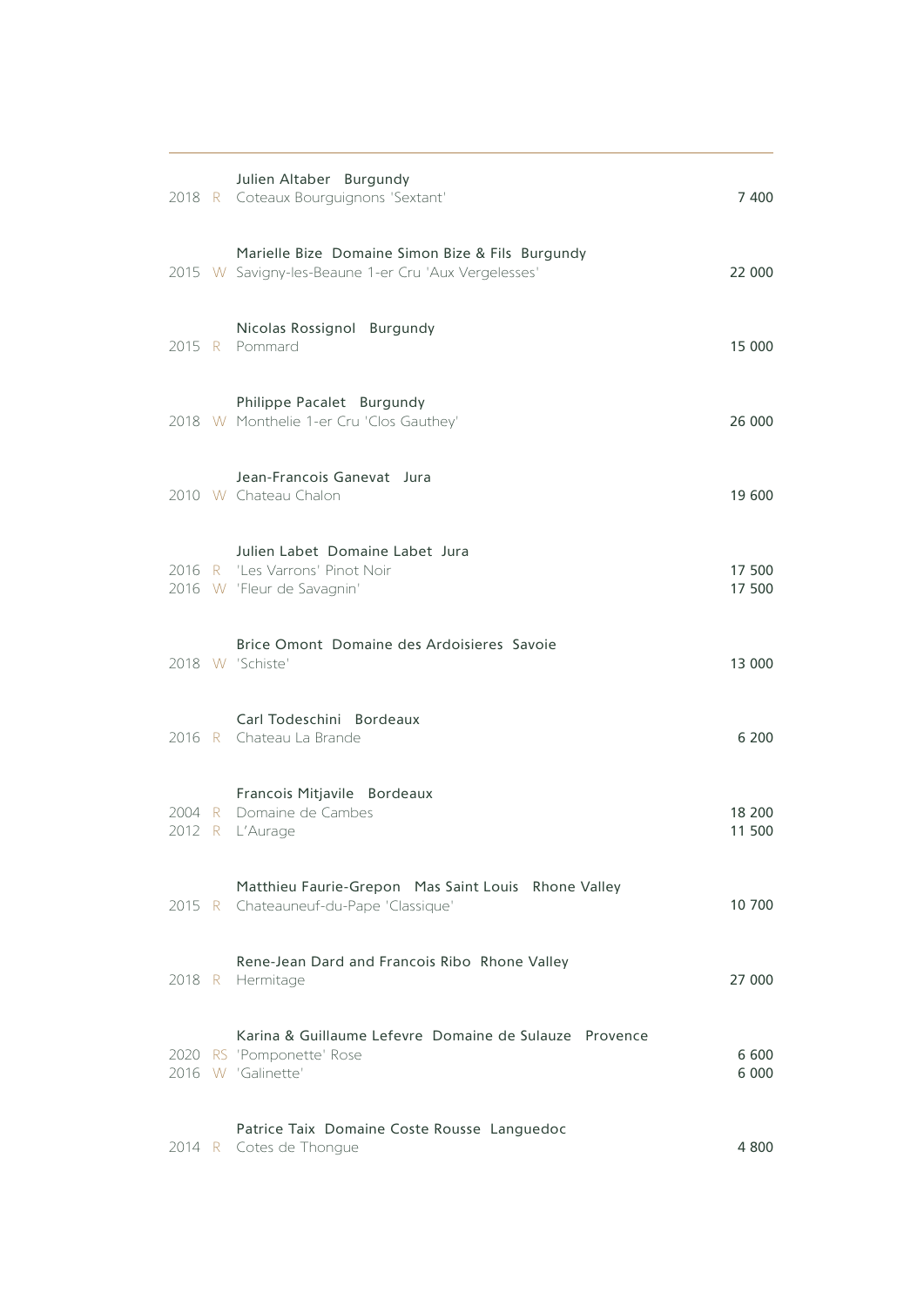## GERMANY

| 2018 R | Caroline Gillot-Spanier Kuhling-Gillot Rheinhessen<br>Spatburgunder<br>2020 W Grauburgunder  | 6 200<br>5 0 0 0 |
|--------|----------------------------------------------------------------------------------------------|------------------|
| 2018 R | Dort & Werner Neckel Meyer-Nakel Ahr<br>Fruhburgunder                                        | 9 700            |
|        | Peter Jakob Kuhn Rheingau<br>2016 W 'Quarzit' Riesling                                       | 8 4 0 0          |
|        | Egon Muller Mosel<br>2018 W 'Scharzhof' Riesling                                             | 12 000           |
|        | Mathieu Kauffmann Karthaeuserhof Mosel<br>2019 W 'Bruno' Riesling                            | 4 800            |
|        | Caroline Diel Nahe<br>2018 W 'Burg Layen' Riesling                                           | 6 0 0 0          |
| 2013 W | Simone Frigerio Von Buhl Pfalz<br>Jesuitengarten Riesling                                    | 14 500           |
|        | Julian Huber Weingut Bernhard Huber Baden<br>2018 W Weissburgunder & Chardonnay Malterdinger | 8 700            |

## AUSTRIA

|      |   | Hans Topf Lower Austria<br>2020 W Gruner Veltliner                             | 4 000           |
|------|---|--------------------------------------------------------------------------------|-----------------|
|      |   | Herbert & Carmen Zillinger Lower Austria<br>2020 W 'Horizont' Gruner Veltliner | 5 000           |
|      |   | Fred Loimer Lower Austria<br>2017 O Muskateller Mit Achtung                    | 8 0 0 0         |
|      |   | Andreas Wickhoff Brundlmayer Lower Austria<br>2019 RS Rawlander                | 9 200           |
| 2020 | R | Claus Preisinger Burgenland<br>2017 R Pinot Noir<br>"Puzta Libre"              | 11 500<br>4 700 |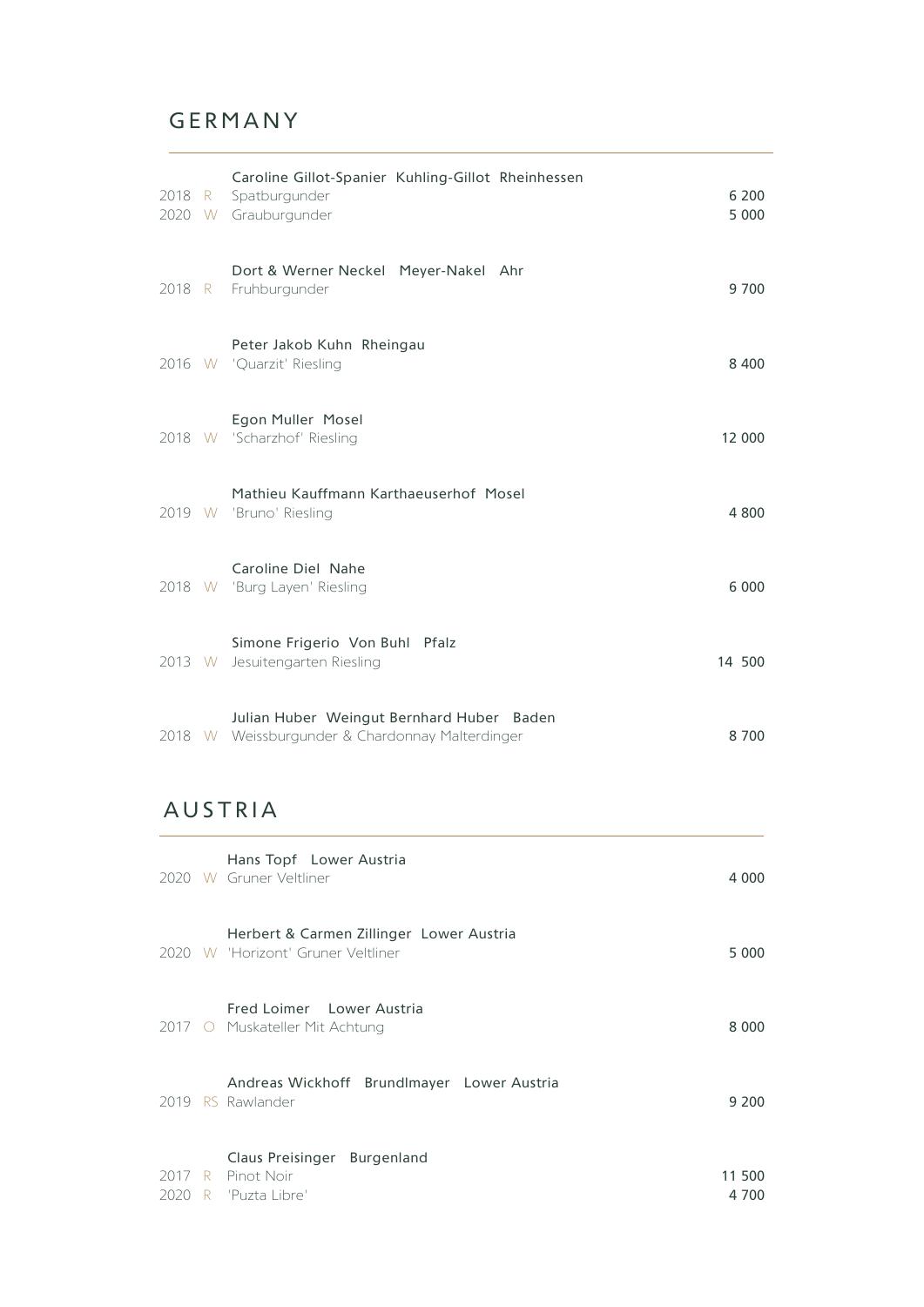## ITALY

**Contract Contract** 

|                  |    | Luca Roagna Piedmont<br>2015 R Barolo 'Pira'                                                       | 28 000             |
|------------------|----|----------------------------------------------------------------------------------------------------|--------------------|
|                  |    | Franco & Roberto Massolino Vigna Rionda Piedmont<br>2019 W Chardonnay                              | 8 500              |
|                  |    | Andreas Huber Pacher Hof Alto Adidge<br>2020 W Kerner<br>2020 W Gruner Veltliner                   | 7 0 0 0<br>7 0 0 0 |
|                  |    | Luigino Zamparo La Tunella Fruili<br>2020 W Ribolla Gialla                                         | 4 700              |
|                  |    | Marco & Sandra Sara Fruili<br>2019 W 'Erba Alta' Friulano                                          | 8 0 0 0            |
|                  |    | Marinella Camerani Adalia Veneto<br>2020 R 'Balt' Valpolicella Ripasso Superiore                   | 6 800              |
|                  |    | Michele Manelli Salcheto Tuscany<br>2015 R 'Salco'                                                 | 13 700             |
|                  |    | Marcello Bucci Collemattoni Tuscany<br>2018 R Rosso di Montalcino<br>2015 R Brunello di Montalcino | 6 200<br>11 600    |
|                  |    | Luca Santjust Fattoria Petrolo Tuscany<br>2017 R 'Galatrona'                                       | 32 000             |
| 2019 R           |    | Lia Tolaini Tuscany<br>'Ali'                                                                       | 4 0 0 0            |
|                  |    | Rosella Manfredi II Paradiso di Manfredi Tuscany<br>2019 R Rosso di Montalcino                     | 14 500             |
| NV.<br><b>NV</b> | R. | Alessandro Dettori Sardinia<br>W 'Renosu' Bianco<br>'Renosu' Rosso                                 | 6 200<br>6 200     |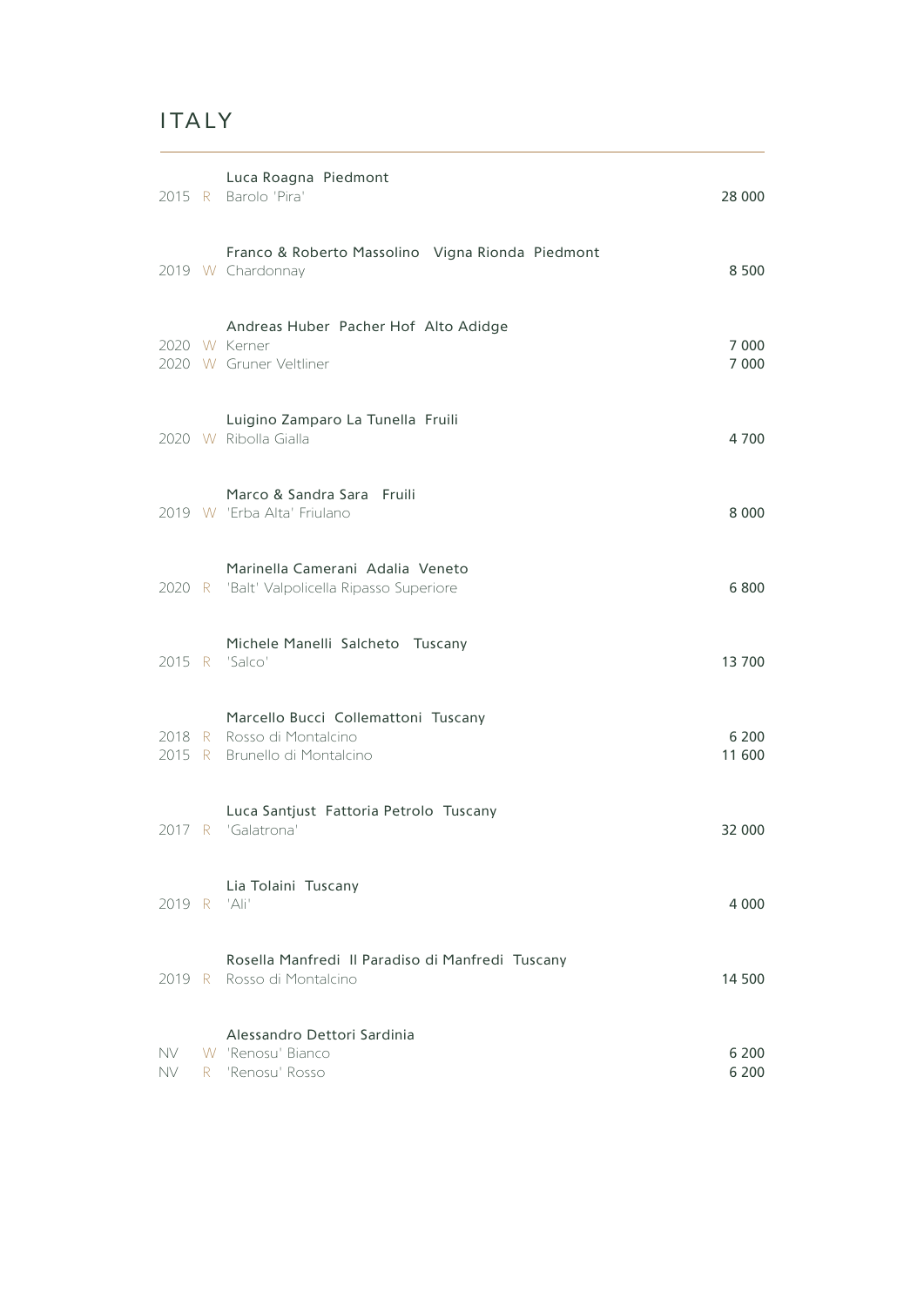#### SPAIN

|  | Raul Perez & Rodri Mendez Bodegas Forjas del Salnes Galicia<br>2019 W 'Leirana' Albarino | 6 700   |
|--|------------------------------------------------------------------------------------------|---------|
|  | Jesus Olivares Fedellos do Couto Galicia<br>2017 R 'Peixe da Estrada'                    | 5 800   |
|  | Albert Jane Celler Acustic Catalonia<br>2018 R 'Acustic'                                 | 5 0 0 0 |
|  | Sara Perez Mas Martinet Catalonia<br>2005 R Clos Martinet Priorat                        | 21 500  |
|  | Maria Jose Lopez de Heredia Vina Tondonia Rioja<br>2008 R 'Vina Tondonia'                | 8 9 0 0 |
|  | Jorge Monzon Dominio del Aguila Ribera del Duero<br>2017 R 'Picaro del Aguila'           | 8 2 0 0 |
|  | Roberto Santana Envinate Castilla La Mancha<br>2019 R 'Albahra'                          | 4 500   |

<u> 1989 - Johann Stein, marwolaethau a bhann an t-Amhair ann an t-Amhair an t-Amhair an t-Amhair an t-Amhair an</u>

#### AROUND THE WORLD

|  | Alexey Tolstoy Galitskiy & Galitskiy Russia<br>2019 W Riesling | 7 000  |
|--|----------------------------------------------------------------|--------|
|  | Pavel Shvets Uppa Winery Russia<br>2020 W Chardonnay           | 11 500 |
|  | Oleg Repin Satera Russia<br>2019 R 'Dolinnoe' Kacha Valley     | 8 600  |
|  | Timo Mayer Australia<br>2019 W Chardonnay                      | 13 200 |
|  | Roberto de La Mota Mendel Argentina<br>2018 R 'Lunta' Malbec   | 4 300  |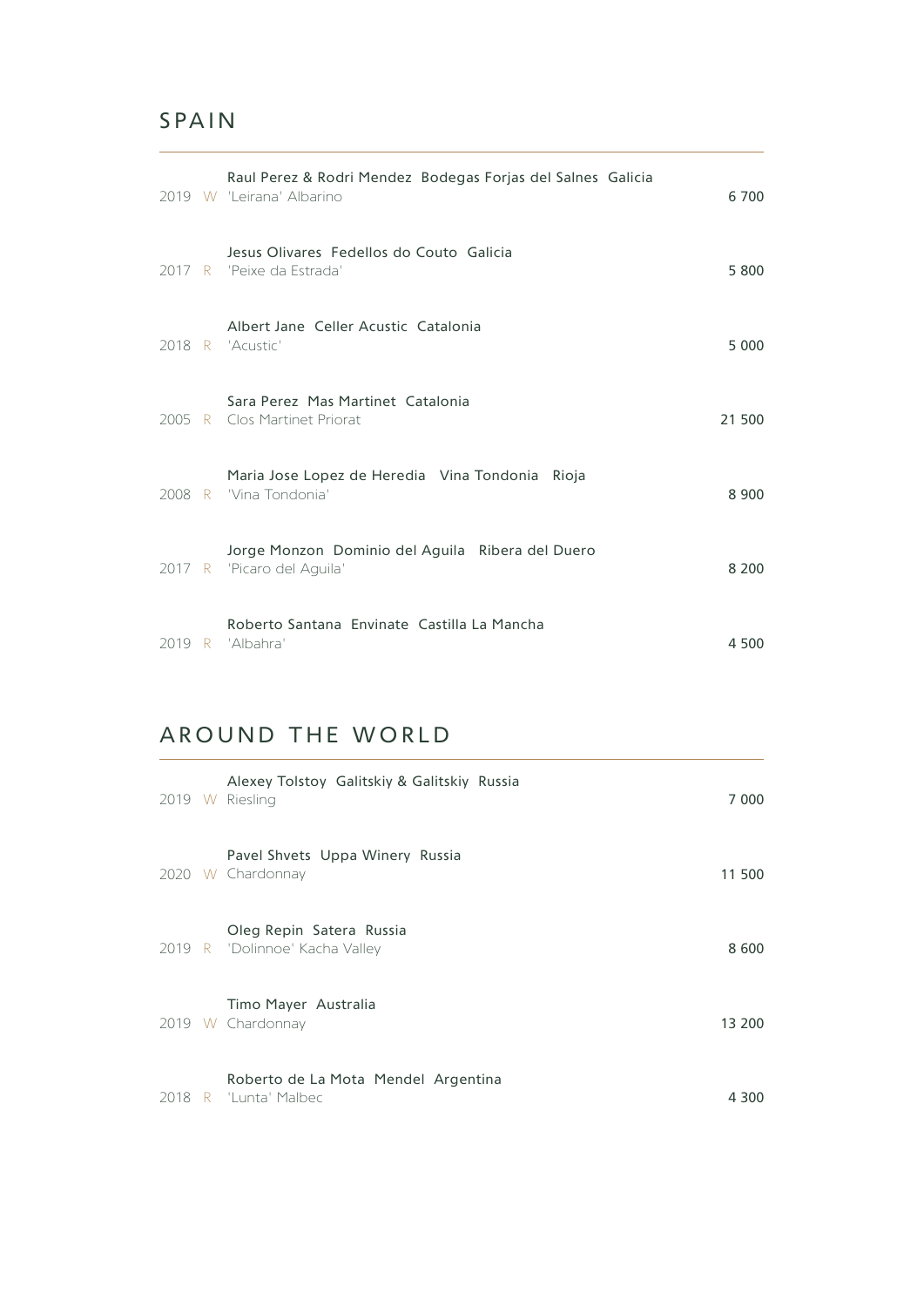|  | Greg Harrington Gramercy Cellars USA<br>2014 R Cabernet Sauvignon | 10 500 |
|--|-------------------------------------------------------------------|--------|
|  | Ted Henry Clos du Val USA<br>2019 R Zinfandel                     | 9 600  |

#### AMBER

|  | 2016 O Marco & Sylvestro Primosic Ribolla di Oslavia Riserva | 10 500 |
|--|--------------------------------------------------------------|--------|
|  | 2019 O Don Chisciotte Fiano                                  | 9 200  |

# IMMORTALITY

|  | 2016 W Vincent Dauvissat Chablis                                | 21 000 |
|--|-----------------------------------------------------------------|--------|
|  | 2015 W Bruno Clair Corton Charlemagne Grand Cru                 | 38 000 |
|  | 2016 R Domaine de Montille Pommard 1-er Cru 'Les Pezerolles'    | 26 200 |
|  | 2016 W Bruyere Renaud & Houillon Adeline 'Les Nouvelles' Arbois | 24 000 |
|  | 2017 R Jamet Cote-Rotie                                         | 28 500 |
|  | 2016 R Chateau Pontet-Canet Pauillac                            | 35 000 |
|  | 2014 W Chateau Carbonnieux Blanc Pessac-Leognan                 | 12 600 |
|  | 2012 R Giuseppe Quintarelli Amarone della Valpolicella Classico | 58 400 |
|  | 2015 R Montevertine                                             | 25 000 |
|  | 2015 R Case Basse di Gianfranco Soldera                         | 92 000 |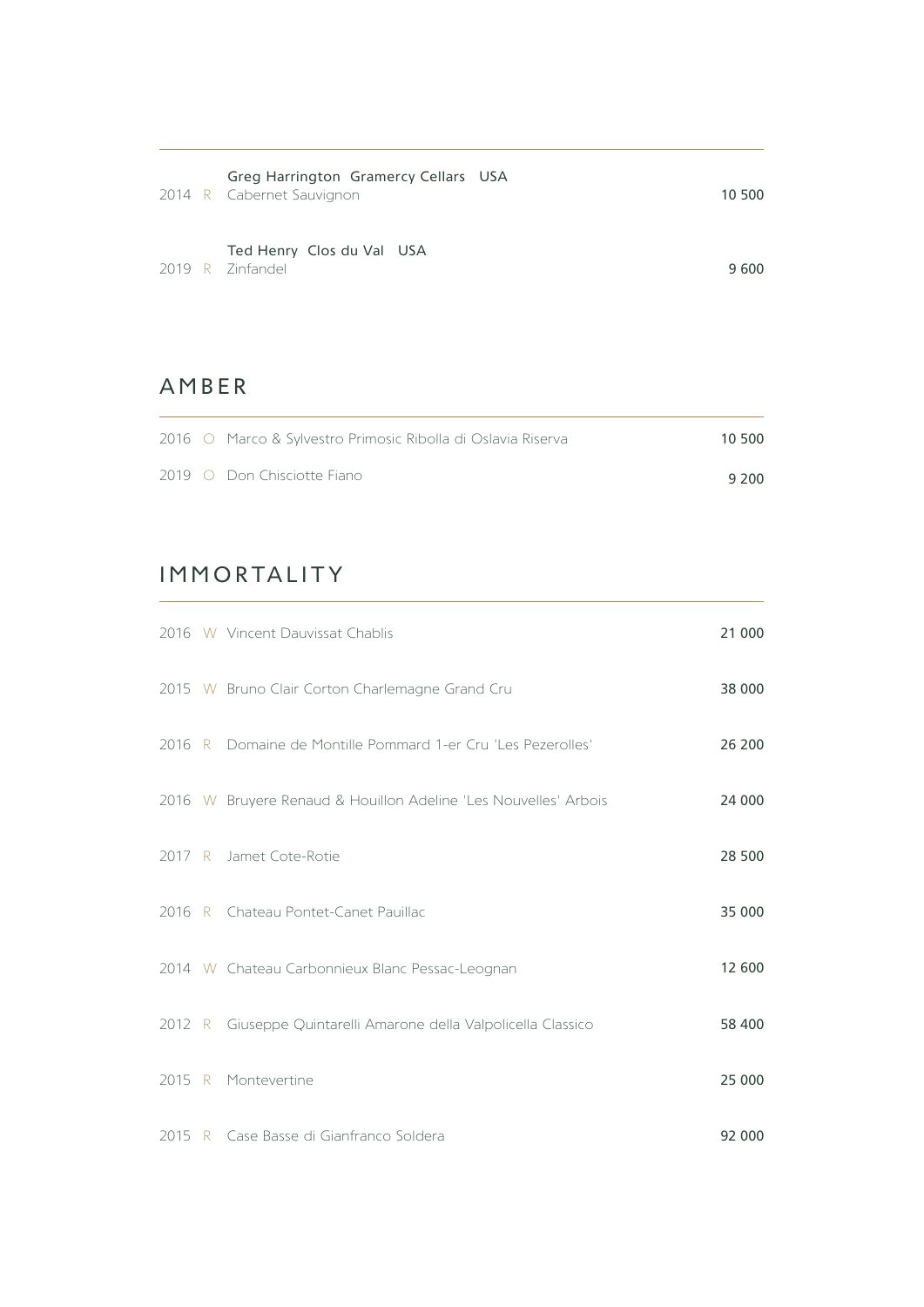## FORTIFIED

| Quinta do Crasto Colheita Porto 2001               | 1 200 |
|----------------------------------------------------|-------|
| Quinta do Crasto Late Bottled Vintage Porto 2015   | 740   |
| Coume del Mas Banyuls                              | 820   |
| Leyrat Pineau des Charentes 'Les Pierres Blanches' | 700   |
| Henry Giraud Ratafia Champagne 'Solera'            | 2 400 |
| Jerez 'NPU' Amontillado Sanchez Romate             | 650   |
| Jerez 'Iberia' Cream Sanchez Romate                | 650   |

## COGNAC

| Chateau de Montifaud Grande Champagne 1-er Cru | 820   |
|------------------------------------------------|-------|
| Roullet 'Heritage' Grande Champagne            | 2.200 |

## ARMAGNAC

| Domaine Laballe Bas Armagnac 21 | 1 600 |
|---------------------------------|-------|
|---------------------------------|-------|

<u> 1980 - Johann Barbara, martxa a</u>

#### WHISKY

| Teeling Single Grain        | 700 |
|-----------------------------|-----|
| Bunnahabhain Toiteach a Dha | 980 |
| Monkey Shoulder             | 670 |
| Michter's US*1 Bourbon      | 850 |
| Michter's US*1 Rye          | 850 |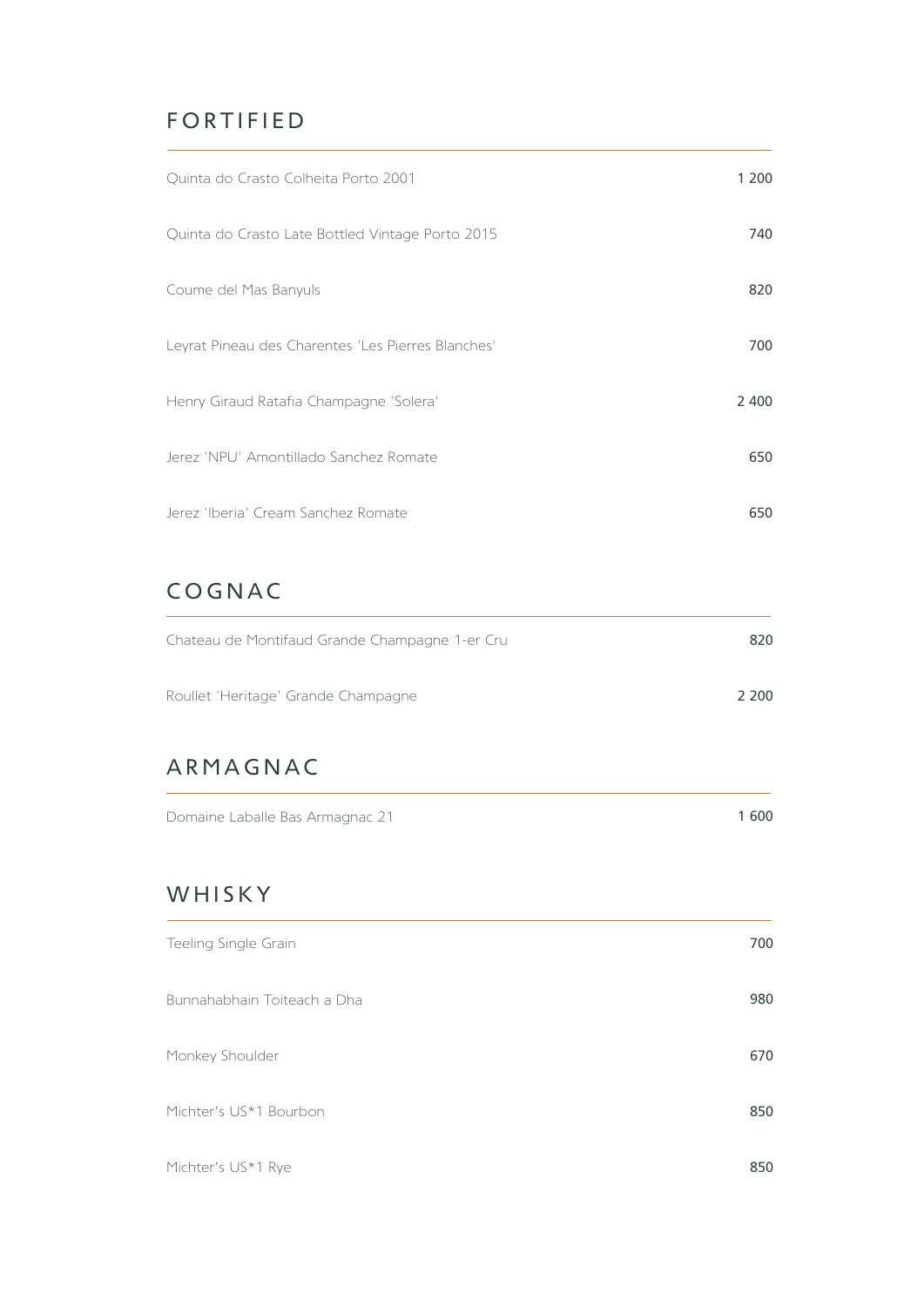# CALVADOS

Lecompte Pays d'Auge 5 860

## SPIRITS

| vodka Tselovalnik                         | 350     |
|-------------------------------------------|---------|
| vodka Grey Goose                          | 480     |
| rum Zacapa 23                             | 940     |
| rum Arcane Extraroma 12                   | 560     |
| Ferdinand's Saar Quince                   | 800     |
| Aqua Vitae Lindores Abbey Distillery      | 650     |
| Eau-de-Vie de Poire Williams VEP Massenez | 740     |
| Marc de Bourgogne Sophie Guillemot-Michel | 1 0 2 0 |
| grappa Fattoria le Puppille 'Saffredi'    | 920     |
| Averna Amaro Siciliano                    | 370     |

## **BEER**

| Brew Division Saint-Petersburg<br>'Astrolager'<br>'Ace Cream'<br>'Weissgluck'      | 450<br>450<br>450 |
|------------------------------------------------------------------------------------|-------------------|
| Dream Team Brew Saint-Petersburg<br>'Table d'hote'<br>'Sport Pilsner' non alcholoc | 420<br>400        |